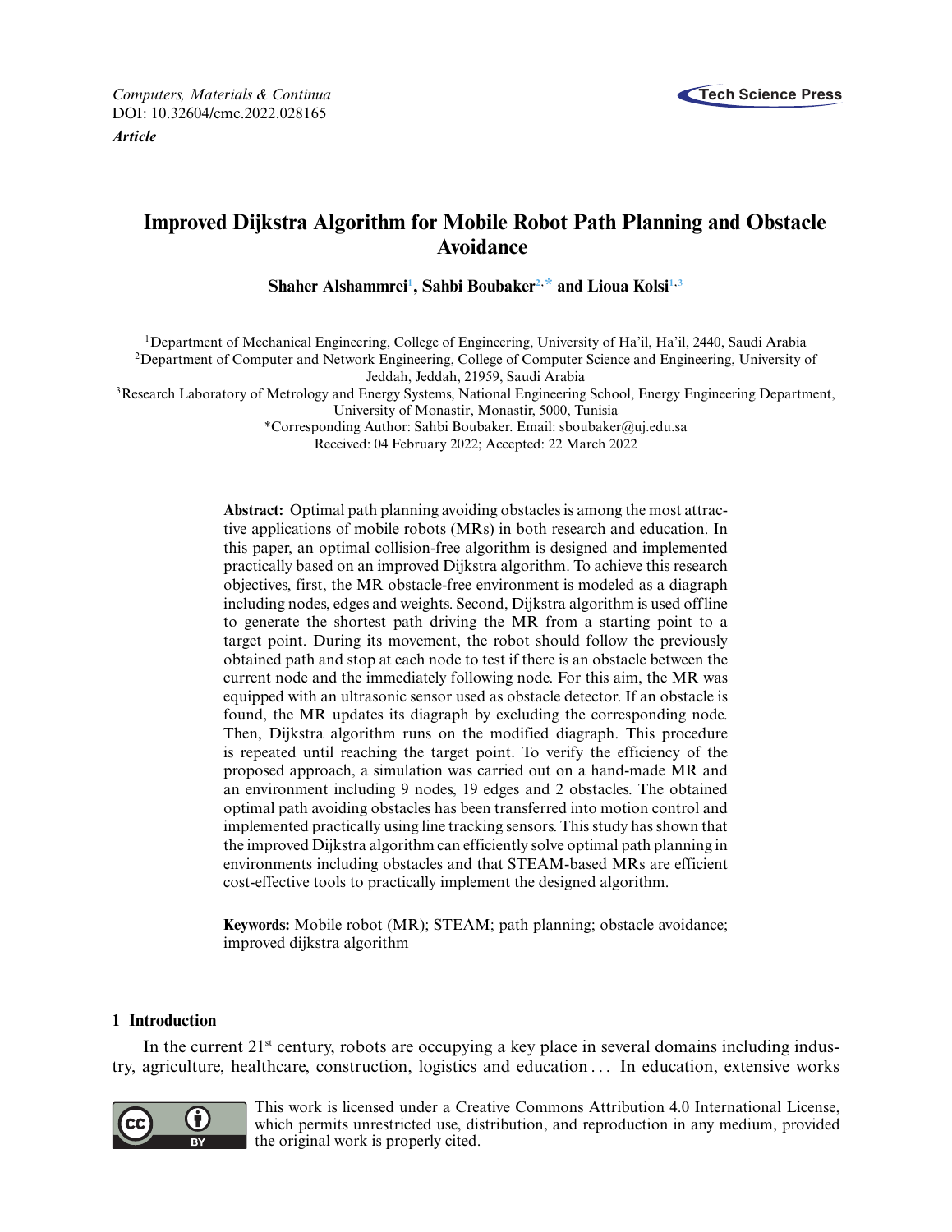have focused on implementing Science, Technology, Engineering, Art and Mathematics (STEAM) approaches around mobile robots (MRs). With the integration of modern technologies such as 3D printing, open-source programming environments, artificial intelligence (AI) and Internet of Things (IoT) in the fourth industrial revolution 4.0 context, MRs are playing constructive roles. Due to their capability of locomotion and ability to interact with their close environments, MRs (controlled or autonomous) can be used in education and research. MRs are inherently multidisciplinary systems involving several disciplines ranging from material engineering to cognitive science and computer vision. Concepts like kinematics, 3D printing, mechanical design and material science belong to the Mechanical Engineering (ME). In addition, an MR should include motors, sensors, controllers, power electronics and batteries which are concepts related to Electrical Engineering (EE). Computer Engineering (CE) and Computer Science (CS) may be present in a MR through programming and more attractively through modern applications such as path planning, computer vision, wireless sensor networks, communication, artificial intelligence. Purchasing "professional" mobile robotics platforms is unfortunately expensive for a relatively limited use (as low as  $1\%$ ) as reported by [\[1\]](#page-14-0). To overcome this difficulty, many researchers resorted to design their own DIY (Do-It-Yourself) platforms under various technical (should be based on open resources), educational (can be used to implement various educational activities), cost (should be affordable) and efficiency (should perform several tasks) considerations.

In this paper, the progressive steps of a STEAM framework around an MR are detailed. A particular attention is allocated to the components in order to make it as easy as possible to be implemented by students at different levels. In addition, the problem of path planning and obstacle avoidance is addressed from its algorithmic and motion control perspectives. The flow-chart of the work conducted in this study is presented in [Fig. 1.](#page-2-0)

The main contributions of the current study can be highlighted as follows:

- Implement a STEAM framework around an MR in a simple and detailed manner in order to make it easy to be conducted from scratch by students, educators and researchers.
- Show the multi-disciplinarity of MRs and how they can be used to assess skills in different disciplines.
- Address the problem of path planning and obstacle avoidance of the DIY MR using an efficient and computationally low-cost algorithm (an improved Dijkstra algorithm).
- Show how the shortest path solution derived from the algorithm is transferred into control motion and implemented practically.

The remainder of this paper is described as follows. In Section 2, a relatively detailed state-ofthe-art of previously developed mobile robotics platforms is presented as well as selected researches about path planning. Section 3 will include the robot design and the steps of the STEAM framework. In Section 4, a path planning and obstacle avoidance application of the designed mobile robot will be presented. Section 5 concludes the paper.

#### **2 Related Works**

During the last few years, many researches about mobile robotics platforms have been conducted from STEAM perspective. These researches were different according to several factors. In this section, selected platforms will be described according to many features including the year of implementation, the mechanical design tool, the cost, the used sensors, the programming tool, the application and the achieved skills. A special focus will be allocated to the path planning and its relevant components.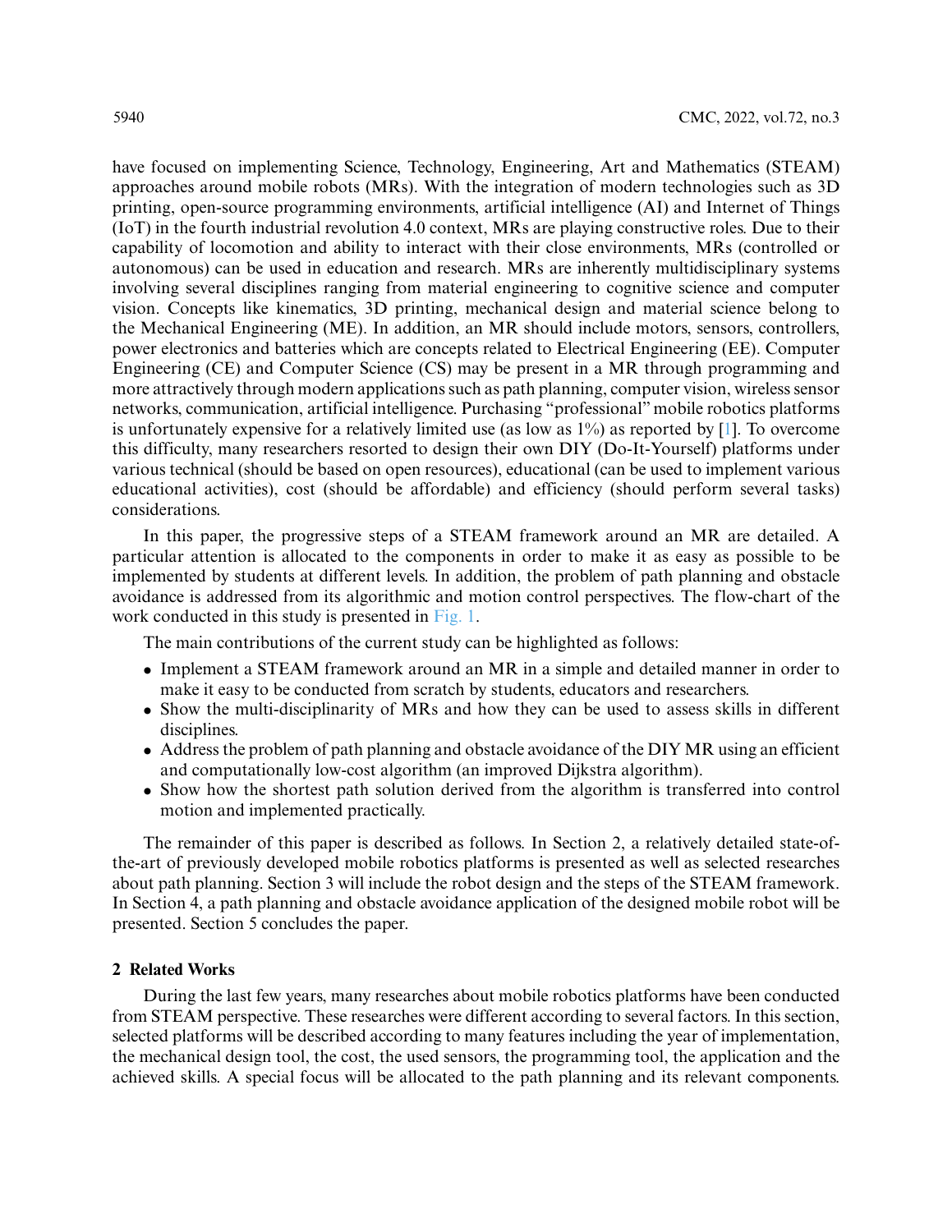Mona robotics platform has been developed in The University of Manchester, UK [\[1\]](#page-14-0) in 2019. This platform is mainly based on open-source programmable devices, low-cost and including several sensors. Among the advantages of this platform is that it allows robots communication which strengthens the concept of swarm of robots largely used in research and education. The concept of swarm (group of interacting) mobile robots has been also addressed in [\[2\]](#page-14-1) where the authors have developed an interface allowing full integration of robots in the ROS (Robotics Operating System). Through the novel driver interface, mobile robotics practitioners may focus more on their tasks which can include data manipulation, robots' communication and sensors deployment. For teaching some concepts of science (the pulsimeter), robotic and coding (programming) tools have been used in a middle school in Turkey (2018-2019) [\[3\]](#page-14-2). Via a structured approach, students have developed their own experiments using the open-access Arduino platform. Small printable robots (called "printbots") have been presented in [\[4\]](#page-14-3) as strong educational tools for studying mobile robots and manipulators. The usefulness of these robots took benefit from the availability of 3D printers. Several courses have been designed (practice and simulation) over 8 years in a Spanish institute. The concept of deep learning (as extension of machine learning) is the trend of nowadays research in computer science and engineering. A real need of experimental platforms to easily conduct deep learning projects has motivated the authors in [\[5\]](#page-14-4) to implement an affordable robotics platform around the well-known Arduino board. The main advantage of this platform is that it includes a mobile phone for capturing photos and videos which can be then easily handled in several integrated development environments (IDEs) such as Python, Matlab and C/C++.



<span id="page-2-0"></span>**Figure 1:** Flow-chart of a STEAM framework based on a mobile robot (MR)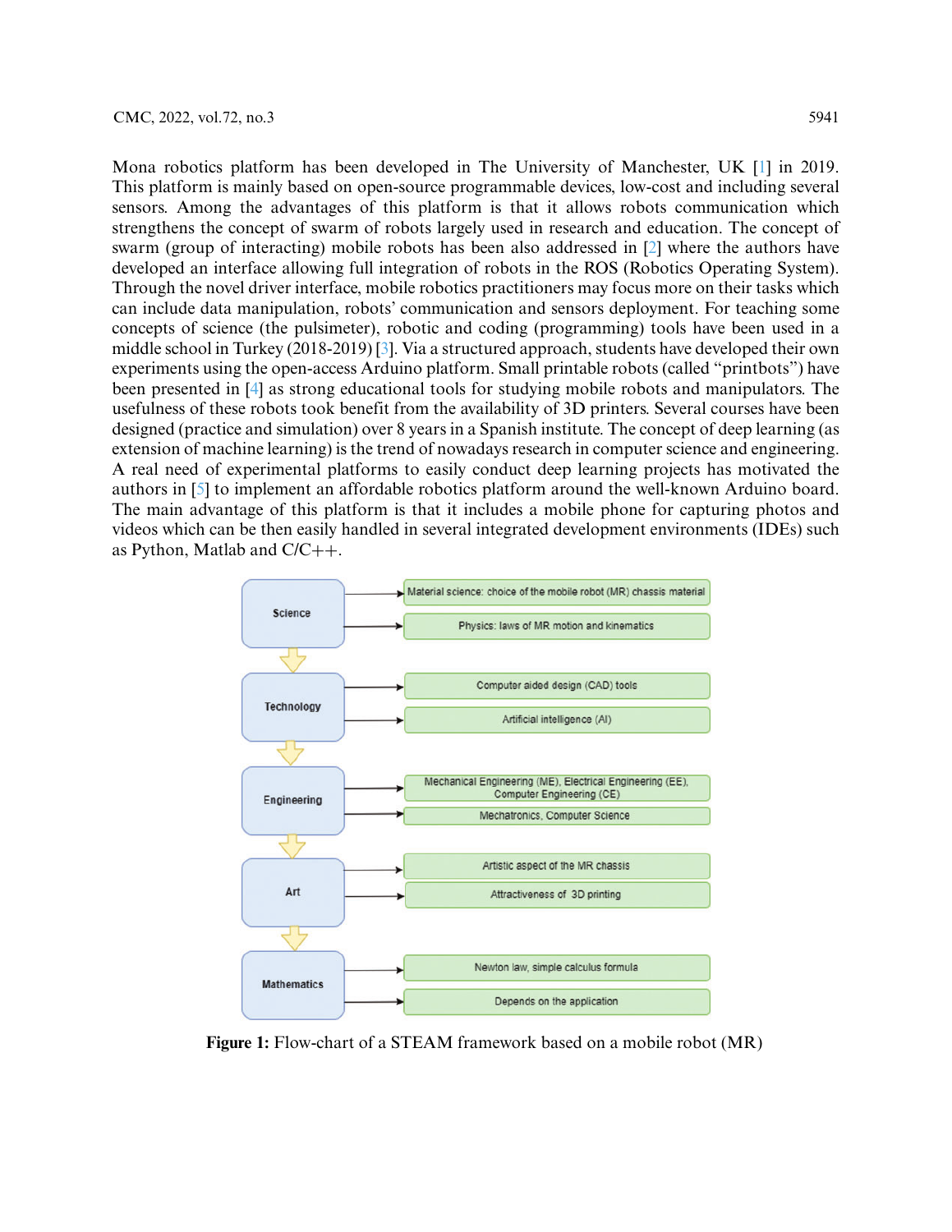When participating in a European robotics contest, the team of [\[6\]](#page-14-5) has faced technical issues in their robots, 3 days before the beginning. Thus, they had resort to open hardware and software resources as well as to smartphones and cloud services to carry out "fast" prototypes which have later achieved 83% of required tasks of the competition. In 2015, a Spanish team has designed a lowcost (around 35 Euro) robotics platform using Arduino and Android mobile operating system to be used in various courses covering information technology, communication and engineering [\[7\]](#page-14-6). Similar to the work presented in [\[4\]](#page-14-3), the authors in [\[8\]](#page-14-7) have designed low-cost robots using the 3D printing technology and have conducted 3 educational experiments with students. Several concepts including design, sensoring and programming have been successfully taught. During the European robotics week (2018), the work developed in a workshop for teaching STEM concepts has been described in detail in [\[9\]](#page-14-8). Although the participants had no previous experience in programming and mathematics, the main objectives of the workshop have been reported (by the authors) to be achieved. Developing countries such as Mexico are missing practical and hands-on tools to teach robotics in elementary and university schools which may result on decrease in motivation. To overcome this difficulty, the authors in [\[10\]](#page-14-9) have used a hexapod robot to assess the programming skills. The achieved results were reported to be excellent. In the same direction, the authors in [\[11\]](#page-14-10) have built a robotics platform only for 25 USD (2018) to implement a line-follower application where several skills related to sensors, Bluetooth communication and microcontrollers' programming have been improved in a STEM framework. More successful STEM implementations using robotics platforms can be found in  $[12-27]$  $[12-27]$ . Although these studies are distributed over different periods and were designed using different tools and resources, they all led to results promoting the capability of thinking as well as improving  $21<sup>st</sup>$  century skills.

Path planning of mobile robots includes the algorithms and the resulting control motion strategies that allows the MR to move in its close environment following the shortest path and avoiding collision [\[28\]](#page-15-1). In their survey paper [\[29\]](#page-15-2), the authors have provided a summary of the algorithms used for path planning. They reported that Dijkstra's algorithm remains among the best ones. The concept of neural dynamics has been used in [\[30\]](#page-15-3) for solving the path planning problem of an autonomous robot moving in an unknown dynamic environment. From a control perspective, [\[31\]](#page-15-4) has developed a switching control law for obstacle avoidance of a MR. The practical implementation has been shown to be without heavy computational effort nor a high memory requirement. A hardware platform and a software algorithm have been developed in [\[32\]](#page-15-5) for a car system. Dijkstra's algorithm has been successfully applied for path planning and obstacle avoidance in a generated unknown indoor environment. Offline path planning algorithms have been used to generate data for training a neural network algorithm used online for path planning [\[33\]](#page-15-6). Although the results were reported to be promising, the time-consuming character of neural networks were considered as a limitation. Other researches have tackled the path planning of MRs using Q-learning algorithm [\[34\]](#page-15-7) and a combination of Dijkstra and A∗ algorithms [\[35\]](#page-15-8). As compared to the state-of-the-art algorithms for path planning, the improved Dijkstra algorithm has shown its superiority at least in three levels. Firstly, Dijkstra algorithm is simple in its structure because it works on any environment as modeled by the designer from the beginning without adding any nodes like in [\[28\]](#page-15-1) where extra nodes are included. In fact, adding nodes may induce extra computational burden. Secondly, the Dijkstra algorithm has the ability to find the optimal path from a starting node to any other node in the graph including the target node defined by the user. Its computational complexity is known to be  $O(n^2)$  where n is the number of nodes in the diagraph. This complexity is stated in [\[29\]](#page-15-2) to be better than the complexity of A∗ algorithm for example. Finally, our proposed improved Dijkstra algorithm is shown through this study to operate in a dynamic environment in which even moving obstacles can be detected and the MR can react to update its path accordingly without any additional computation time.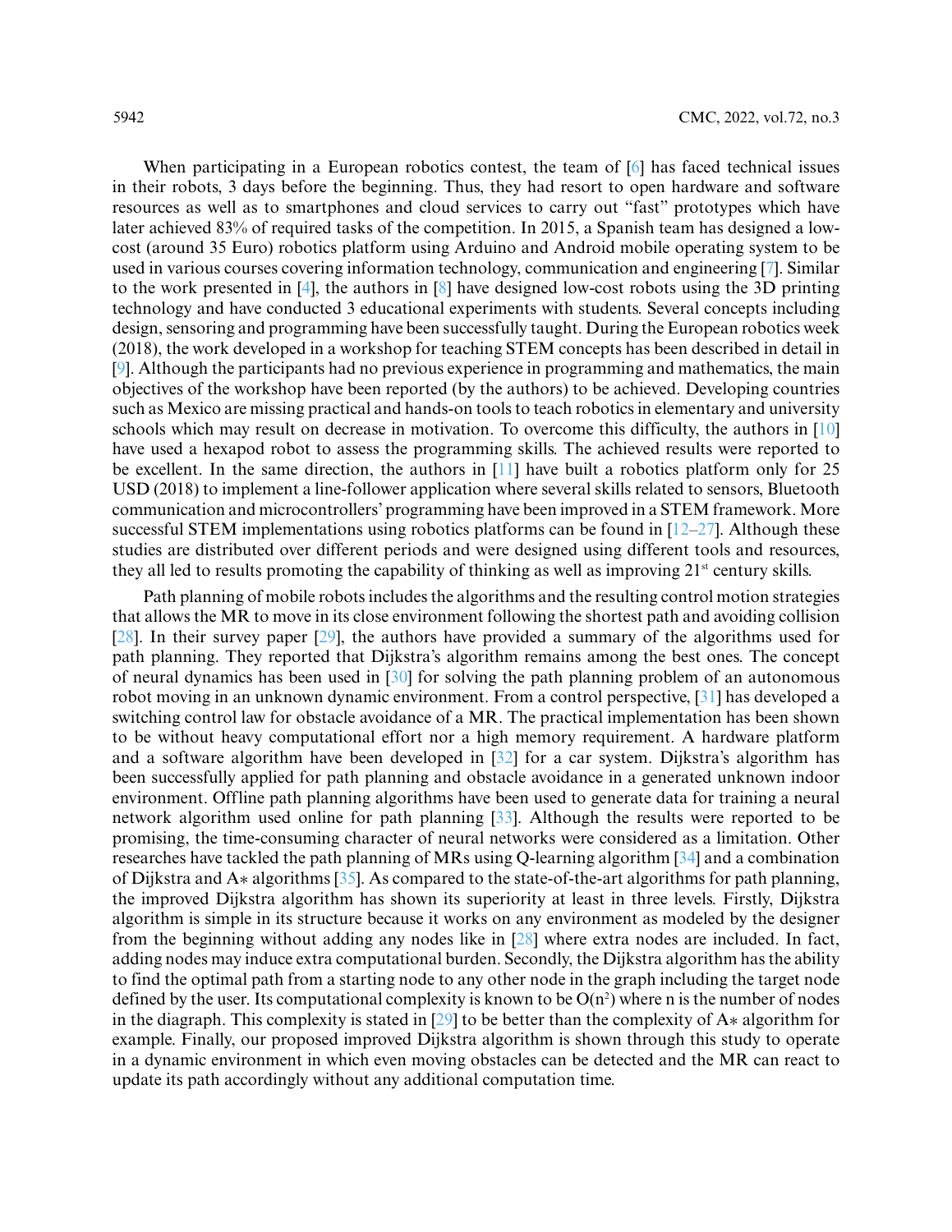From the previous literature review, it can be noticed that:

- Mobile robots (MRs) are efficient systems around which STEAM framework can be implemented for achieving several skills in education and conducting successful researches.
- Path planning from both algorithmic and hardware perspectives can be practically implemented using the STEAM designed MR.
- Dijkstra's algorithm remains among the best algorithms for MR path planning.

#### **3 STEAM Methodology Implementation**

In this work, the progressive steps of designing and manufacturing a low-cost robotics platform to be used in education and research are detailed. The process follows a science, technology, engineering, art and mathematics (STEAM) approach. At each step, the component related to STEAM is clarified. The designed platform use free access resources in order to reduce the cost and make the design affordable by students and researchers particularly in developing countries where resources are relatively limited.

#### *3.1 Mobile Robot Chassis Design*

As an immediate consequence of the emergence of 3D printers, students and researchers can take benefit from this new technology to develop their own robotics platforms. However, the software side remains challenging because commercial (professional) software is still relatively expensive. As opposite to several platforms which require paid licenses, we chose a relatively new platform, Tinkercad (a product from Autodesk Company), known to be online and free<sup>1</sup>. This platform includes several tools that can help in 3D design, electric/electronic circuits, code-block programming and many free courses and tutorials. Moreover, this platform allows the user to create his personal account and keep all his previous designs and circuits in cloud storage. In this work, Tinkercad is used for two tasks: the mechanical design and the programming of the microcontroller during the simulation step.

In Tinkercad, the mechanical design is based on the principle of constructive solid geometry (CSG) where basic shapes and on adding/removing other shapes to construct complex forms are used. A screenshot of a simple mobile robotics platform customized for conducting this work is shown in [Fig. 2.](#page-4-1)



**Figure 2:** Screenshot of Tinkercad-based design of the mobile robot

<span id="page-4-1"></span><span id="page-4-0"></span>[<sup>1</sup>www.tinkercad.com](www.tinkercad.com)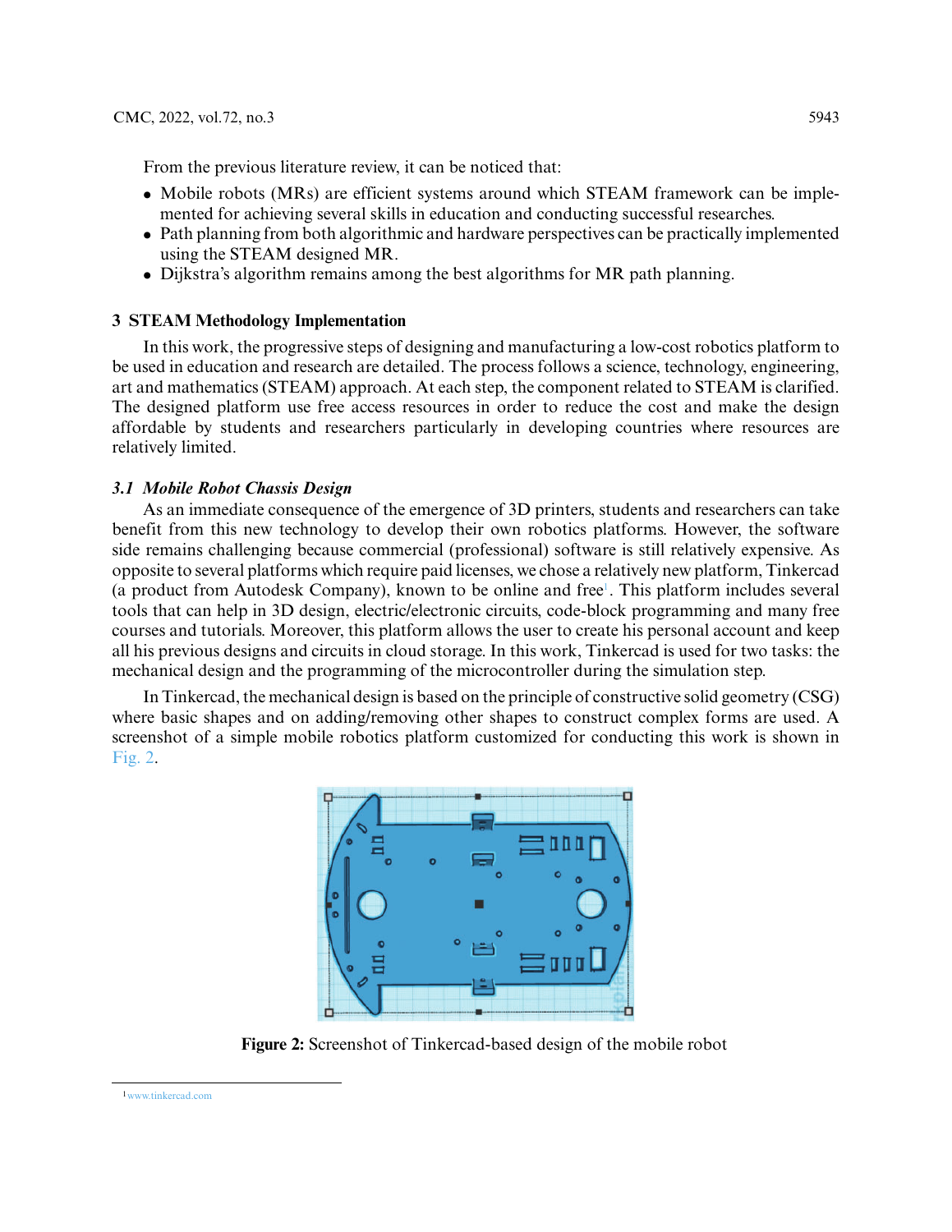#### *3.2 Hardware Specification*

In this study, the MR platform has been designed to be functional, low-cost, and extendable to other applications [\[27\]](#page-15-0). The following parts have been assembled to construct the MR:

- Wheels: two standard wheels in addition to a castor wheel in order to provide to the MR stability and sufficient traction [\[24\]](#page-15-9).
- Motors: two direct current (DC) motors to operate the MR.
- Motors' driver: to control the MR motion.
- Microcontroller: to generate the control signals applied to the driver as well as to receive the sensors' signals.
- Battery: to provide the energy to the MR.
- Sensors: to serve as perception tools for the MR close environment.

The material used to construct the MR can be plastic, MDF (medium density fiber), acrylic or metal frame. In order to reduce the cost, in this study, the choice was a chassis fabricated using plastic material.

To select the driven motors and the battery pack capacity, an online motor sizing tool was used<sup>2</sup>. For a mobile robot, direct current (DC) motors are commonly used. However, those motors have the drawback of turning very fast without generating sufficient torque. The solution usually adopted consists of reducing the speed  $(\Omega)$  by using a gear-down in order to produce enough torque  $(T)$  and keep the power  $(P)$  constant as in Eq.  $(1)$ .

$$
P = T \times \Omega \tag{1}
$$

<span id="page-5-2"></span>

<span id="page-5-1"></span>Since the MR will move in a flat surface, the torque will be calculated following [Eq. \(2\)](#page-5-2) below.

$$
- \qquad Mass \times Wheeler radius
$$

$$
T = \frac{\text{Mass} \times \text{WheelRadius}}{\text{Number of wheels}} \times \text{efficiency} \times \text{ safety factor}
$$
 (2)

The safety factor is used here to allow the battery pack to power the MR embedded electronics such as the microcontroller and the sensors. Moreover, some imperfections in the surface will be overcome by the MR. The results provided by the sizing motor tool are summarized in [Tab. 1.](#page-5-3) Based on the results of [Tab. 1,](#page-5-3) the corresponding selected MR system parts as well as their technical specifications are provided in [Tab. 2.](#page-6-0) In order to implement the path planning applications, an ultrasonic sensor and two infrared line following sensors have been also included to the MR platform.

<span id="page-5-3"></span>

| Inputs                        | Values                      |
|-------------------------------|-----------------------------|
| Total mass $(Kg)$             | $\mathcal{D}_{\mathcal{A}}$ |
| Number of drive motors $(\#)$ |                             |
| Radius of drive wheel (m)     | 0.03                        |
| Robot velocity (m/s)          |                             |
| Maximum incline angle (deg.)  | 10                          |
| Supply voltage $(V)$          | 12                          |
|                               | (Continued)                 |

**Table 1:** DC motors and battery pack capacity sizing

<span id="page-5-0"></span>[<sup>2</sup>https://www.robotshop.com/community/blog/show/drive-motor-sizing-tool](https://www.robotshop.com/community/blog/show/drive-motor-sizing-tool)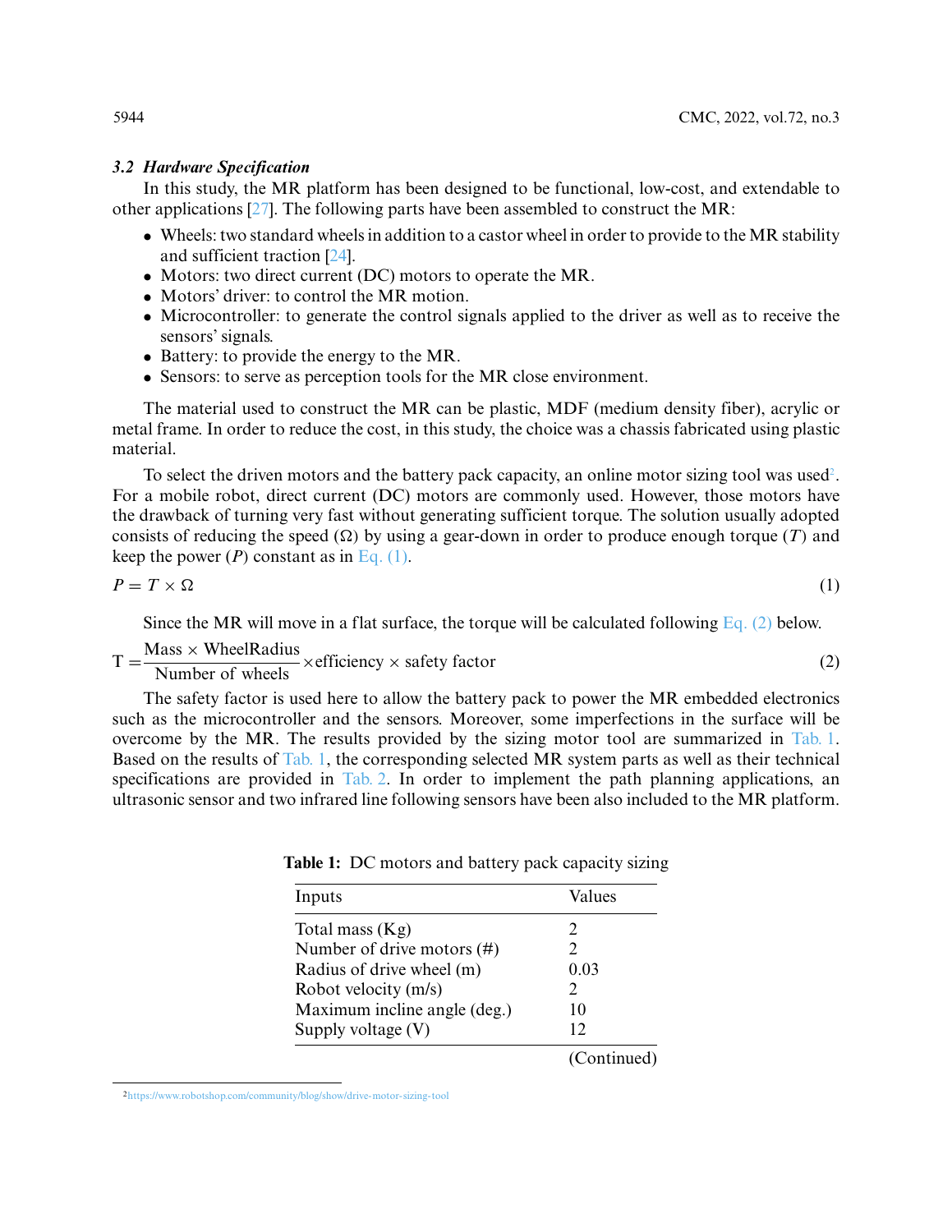| тамк т. сопинаса              |        |  |  |
|-------------------------------|--------|--|--|
| Inputs                        | Values |  |  |
| Desired acceleration $(m/s2)$ |        |  |  |
| Desired operating time (min)  | 5      |  |  |
| Total efficiency $(\%)$       | 65     |  |  |
| Outputs                       | Values |  |  |
| Angular velocity (rad/s)      | 66.667 |  |  |
| Torque $(g.cm)$               | 1271.9 |  |  |
| Total power $(W)$             | 8.3184 |  |  |
| Maximum current $(A)$         | 0.6932 |  |  |
| Battery pack capacity (mAh)   | 1155   |  |  |
|                               |        |  |  |

**Table 1:** Continued

| Part                       | Specifications                                   | Cost (USD) |
|----------------------------|--------------------------------------------------|------------|
| DC motor with wheel        | Number of wheeled motors: 2                      | 10         |
|                            | Operating voltage: 3-6 V                         |            |
|                            | Torque: 800 g.cm                                 |            |
|                            | Load current: 170 mA                             |            |
|                            | A castor wheel for MR equilibrium                |            |
| L298 DC motor driver       | Operating voltage: up to 46 V                    | 10         |
|                            | Total DC current: up to 4 A                      |            |
|                            | Number of driven motors: 4                       |            |
| Battery pack               | Number of batteries: 2                           | 10         |
|                            | Capacity: 2600 mAh/battery                       |            |
|                            | Operating voltage: 3.7 V                         |            |
| <b>ARDUINO UNO R3</b>      | Series: AVR-Atmega                               | 15         |
| Microcontroller            | Type: MCU 8-bit                                  |            |
|                            | Number of digital pins: 14                       |            |
|                            | Number of analog inputs: 6                       |            |
|                            | Clock frequency: 16 Mhz                          |            |
|                            | Number of analog inputs: 6                       |            |
| Distance Ultrasonic sensor | Number of sensors: 1                             | 15         |
| HC-SR04                    | Accuracy: 2 cm                                   |            |
|                            | Detection range: $2 \text{ cm} - 450 \text{ cm}$ |            |
| Line follower sensor       | Number: 2                                        | 15         |
|                            | Ref: KY-033                                      |            |
|                            | Principle: infrared transceiver                  |            |
|                            | Power: 5 V                                       |            |

<span id="page-6-0"></span>**Table 2:** MR parts specifications

(Continued)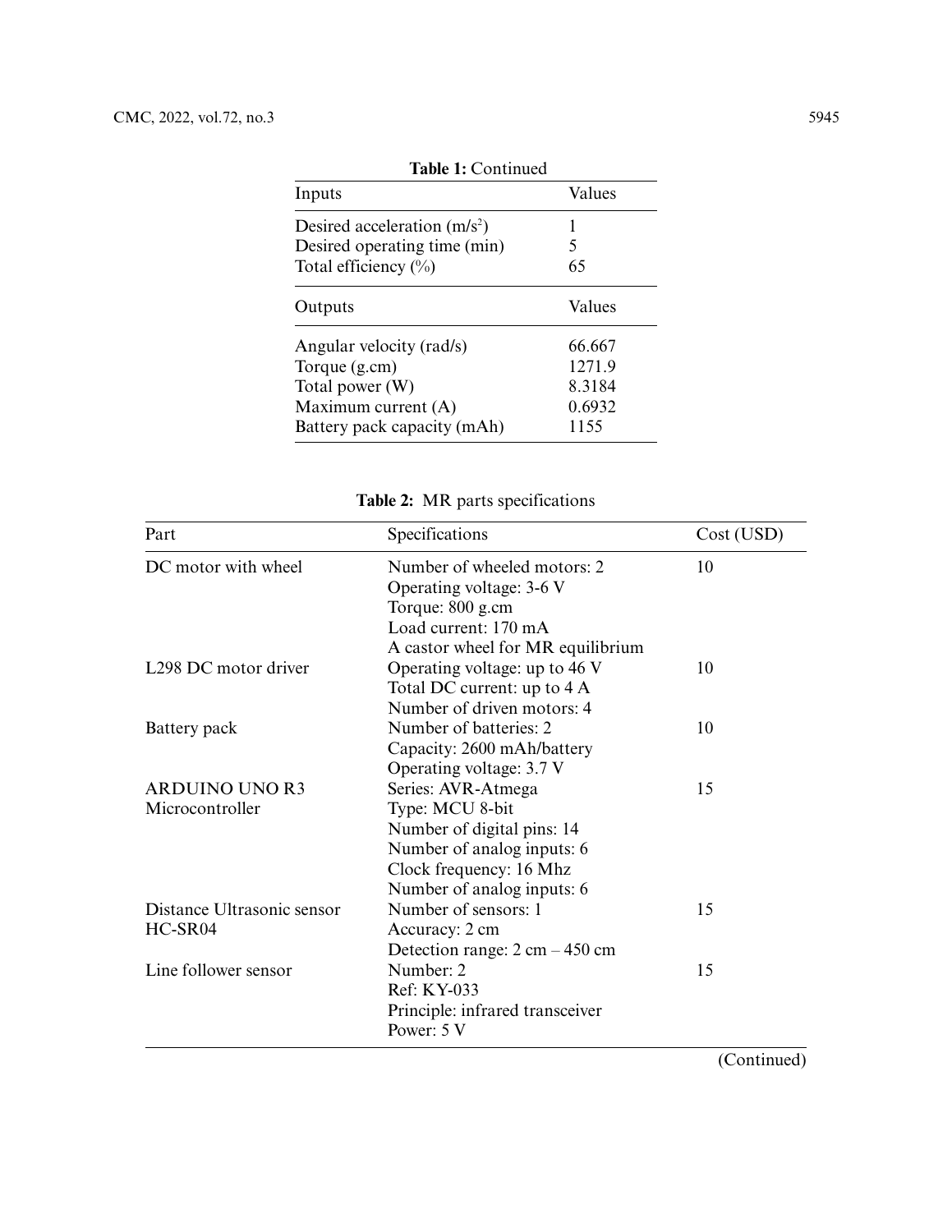| Table 2: Continued     |                                                   |            |  |
|------------------------|---------------------------------------------------|------------|--|
| Part                   | Specifications                                    | Cost (USD) |  |
| Other additional parts | Jumper wires<br>ON/OFF switch<br>Small breadboard |            |  |
| <b>Total cost</b>      |                                                   | 80         |  |

## *DC Motor Driver*

The L298N module has the following pinouts:

- Two terminal screwed power pins for each one of the two motors. These pins provide the voltage for driving the motors. The motors used in the MR require a voltage between 7 and 12 V.
- One terminal screwed pin for the Ground.
- A 5 V pin used for control signals' generation.
- Two Enable pins (ENA and ENB) used in general for controlling the motors speeds. This will be done through a jumper. If the jumper exists, the motors work at their maximum speeds and if it is removed, the Pulse Width Modulation (PWM) input is activated and thus the motors speeds can be controlled.
- The pins IN1, IN2, IN3 and IN4 are used for controlling the motors directions and for stopping them. Note here that (IN1, IN2) are used for one motor and (IN3, IN4) are used for the other motor.

<span id="page-7-0"></span>Since the robot can move Reverse, Forward, Left, Right and Stop, the corresponding combinations of the IN1, IN2, IN3 and IN4 states are summarized in [Tab. 3.](#page-7-0)

| IN1 | IN2 | IN3 | IN4 | Direction |
|-----|-----|-----|-----|-----------|
|     |     |     |     | Stop      |
|     |     |     |     | Forward   |
|     |     |     |     | Reverse   |
|     |     |     |     | Left      |
|     |     |     |     | Right     |

**Table 3:** The L298 driver logic controller

#### *Ultrasonic Sensor*

The ultrasonic sensor (HC-SR04) is an electronic device able to measure the distance to the first object existing in front of it. It is based on the same principle of radar and sonar. In fact, the sensor source generates an ultra-high frequency signal which is reflected after hitting the obstacle. The reflected echo is sensed by the sensor receiver. The microcontroller measures the duration between sending the signal and receiving the echo and then calculates the distance using the formula:

distance = 
$$
\frac{\text{speed} \times \text{duration}}{2}
$$
 (3)

The speed of the ultrasonic wave is known to be 343 m/s.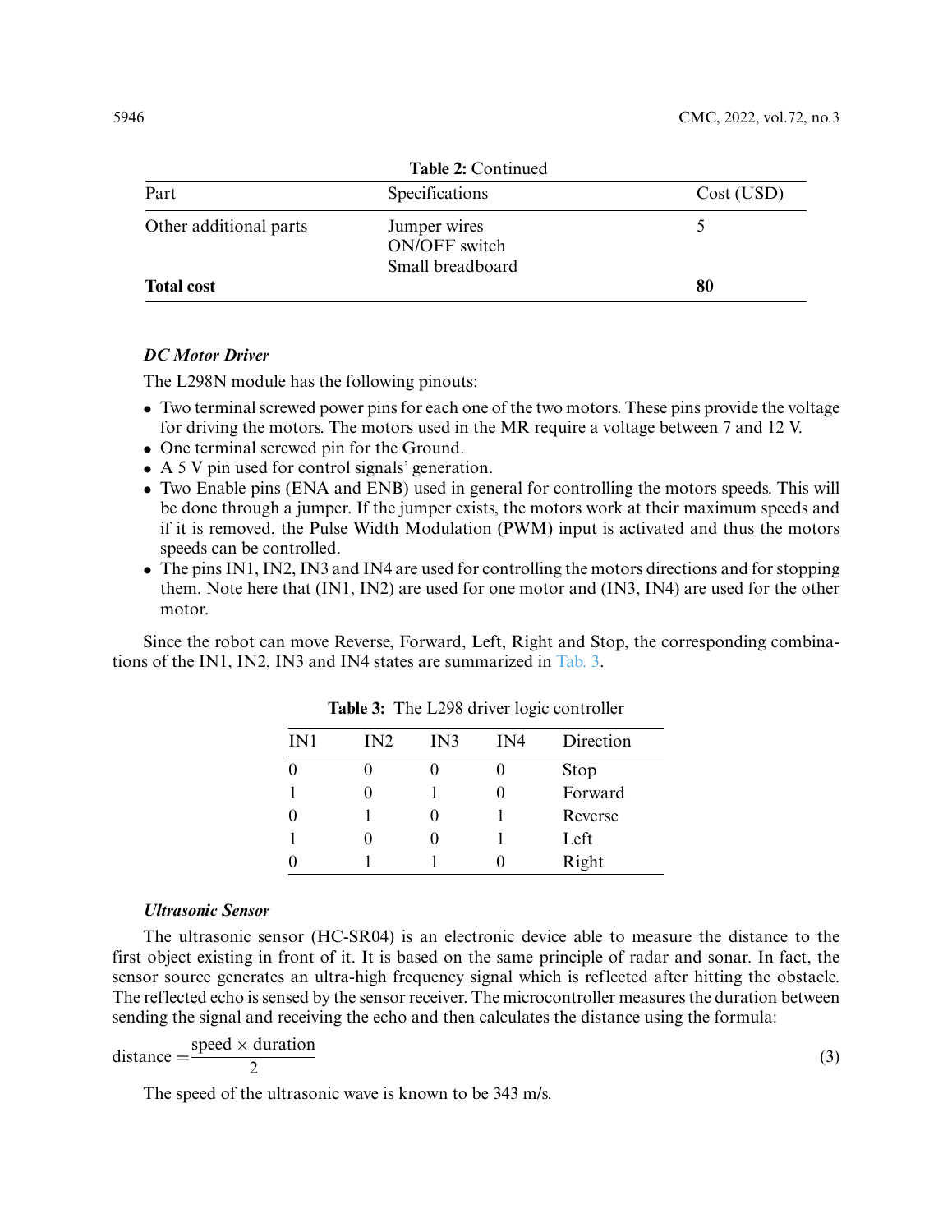Line follower sensor  $(KY-033)$  is a sensor that gives the mobile robot the ability to detect colored (white/light-black/dark) lines or surfaces. The sensor working operation is based on detecting reflected light being emitted by its infrared transmitter [\[20\]](#page-15-10). By measuring the amount of reflected infrared light, it can detect transitions from light to dark (lines) or even objects directly in front of it. If a HIGH value is received, the surface/line is dark/black and if the received value is LOW, the surface/line is light/white. This principle will be used later for following the optimal path derived from the path planning and obstacle avoidance algorithm using two line-follower sensors.

## **4 Path Planning and Obstacle Avoidance**

#### *4.1 Obstacle-free Path Planning Based on Dijkstra Algorithm*

In this section, a path planning and obstacle avoidance algorithm is designed and its output transferred to a global motion planning for the MR [\[29\]](#page-15-2). Path planning is known to be among hard-to-solve problems since its main purpose is to generate an optimal path driving the MR from a starting point to a target point in an environment known a priori [\[28\]](#page-15-1). The path planning problem solution can be either global (when the problem is solved offline before starting the MR mission) or local (when the environment is sensed while the robot is moving alongside its trajectory). The arrival of new information may contribute to update the optimal path. Dijkstra's algorithm has shown high competitiveness when compared to similar algorithms such as A∗ and its variants. Due to its usefulness, it has been adopted in many applications such as Google Maps [\[29\]](#page-15-2). Dijkstra's algorithm (as a global algorithm) has been combined to a dynamic window used as a local path planning algorithm in an unknown indoor environment [\[30\]](#page-15-3) such as for logistics applications. In this paper, an approach using Dijkstra algorithm, first, in a global level and then, iteratively in a local level is designed, evaluated and tested on a real DIY MR. The key idea is to generate a global optimal path. During the MR motion, information received from an ultrasonic sensor (used as an obstacle detector) will serve to update the robot trajectory in order to avoid collision.

In this work, a MR is assumed to move inside its environment including obstacles. A path planning solution is the optimal sequence of movements that drive the MR from a starting point to a target point while following the shortest path and avoiding obstacles. The MR close environment is modeled using graph theory as a diagraph  $G = \langle V, E, W \rangle$  where V is the set of vertices (including the source vertex *s*), *E* is the set of edges and *W* is the set of edges' weights [\[36\]](#page-15-11). Some of the vertices are connected through edges having non-zero positive weights. The idea behind Dijkstra algorithm is to find the sub-graph having the minimum distance between the source vertex and all other vertices including the target vertex. Mathematically, path planning is defined as an optimization problem as in Eq.  $(4)$ .

Among the efficient algorithms previously used for solving **problem 1**, Dijkstra's algorithm is adopted in this paper. The main concept of this algorithm is to construct a set of vertices starting at the source vertex and ending at the target vertex such that the sum of edges' weights (called distances) is minimal. **Problem 1** is posed as follows.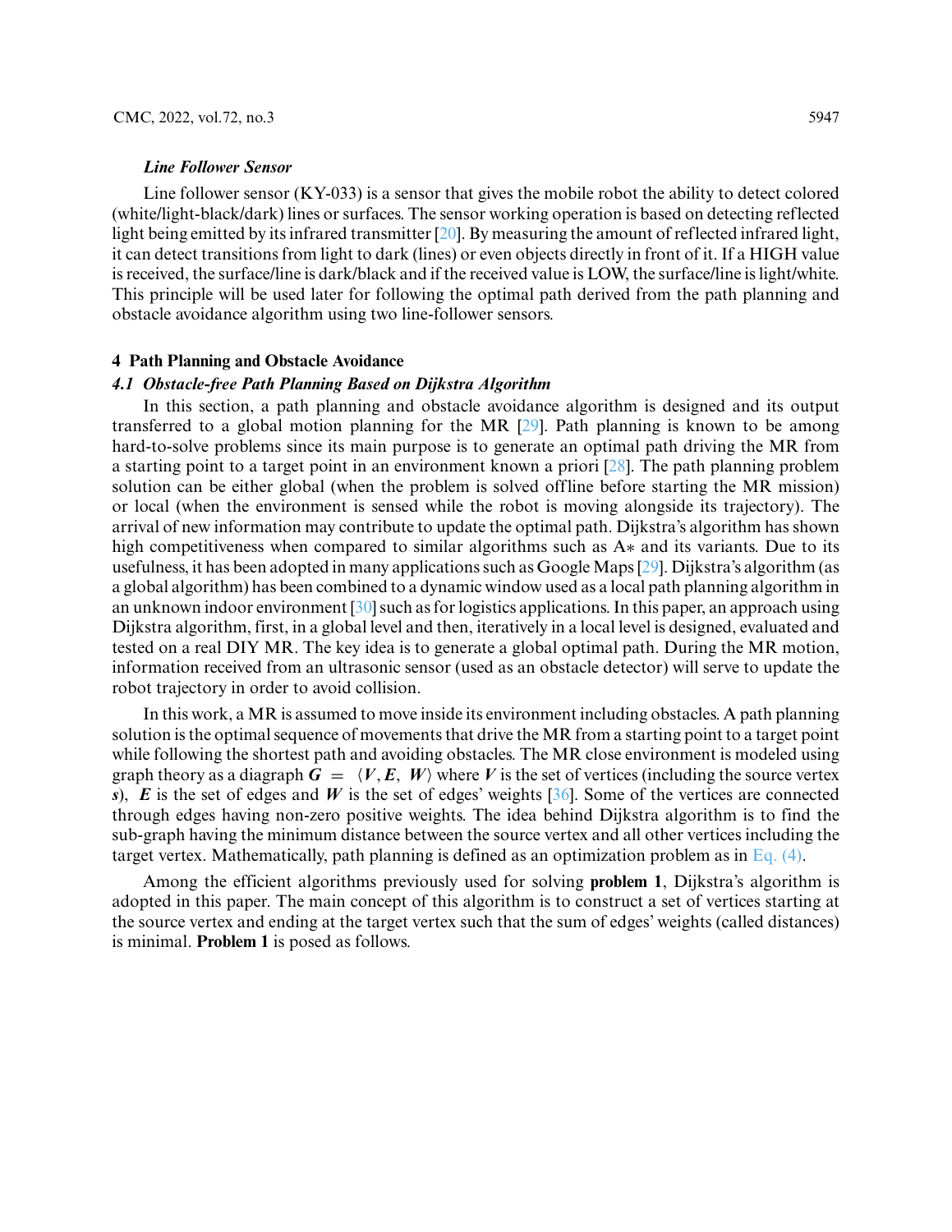### **Problem 1: Shortest path in an obstacle-free digraph**

Find the sub-graph  $Q \in V$  including the source and target vertices which minimizes the distance from *s* to *t*. without loss of generality, let's consider the source vertex *s* as #1 and the target vertex *t* as # *p*.

$$
d_{st} = \sum_{j=1}^{p} d_{j,j+1}, \ j \in Q
$$
 (4)

*Q* is assumed to be non-empty and includes *p* vertices, i.e.,  $1 < p < N$ . The vertex  $j + 1$  is adjacent to the preceding vertex *j*.

The steps of this algorithm are presented as follows.

**Algorithm 1:** *Dijkstra\_Shortest\_Path* (*G*,*s*, *t)*

 $\sqrt{I}$  Inputs: An oriented diagraph *G*, a source and target vertices  $(s, t)$ .

// Outputs: The shortest path from *s* to *t* and the length of such path.

**1.** Initialize the current vertex *c* to *s* and the distance between the current vertex and every vertex *v* in the graph to infinity:  $d(v) \leftarrow \infty$ 

**2.** Initialize the optimal path set of vertices to the source vertex  $\mathbf{s}: \mathbf{Q} = \{s\}$ .

**3.** Update the distance of the vertices adjacent to the current vertex as:

 $d(v) \leftarrow min(d(v), d(c) + W(c, v))$  (5)

where  $W(c, v)$  is the weight of the edge  $(c, v)$ .

**4.** Compare the distances of those vertices to the current vertex.

**5.** Move to the vertex with the smallest distance and mark it as the current vertex.

**6.** Include this vertex in the optimal set of vertices, *Q*.

**7.** Repeat steps **3-6** until reaching the target vertex.

**8.** Output the optimal set of vertices and the sum of the consecutive weights from the source to the target.

## *4.2 Path Planning with Obstacle Avoidance*

If the environment of the MR modeled as a diagraph includes obstacles, the path planning avoiding obstacles problem is formulated as in **Problem 2** below.

#### **Problem 2: Shortest path in a digraph including obstacles**

Find the sub-graph  $Q \in Q$  including the source and target vertices which minimizes the distance from *s* to *t* while avoiding obstacles.

Based on the obstacle-free Dijkstra algorithm (**Algorithm 1**), a solution for the path planning with obstacles problem (**Problem 2**) is designed and implemented in this paper.

**Algorithm 2:** Proposed path planning algorithm avoiding obstacles (*Q)*

// Inputs: The optimal path derived from the obstacle-free path planning algorithm *Q* solution of **Problem 1.**

(Continued)

<span id="page-9-0"></span>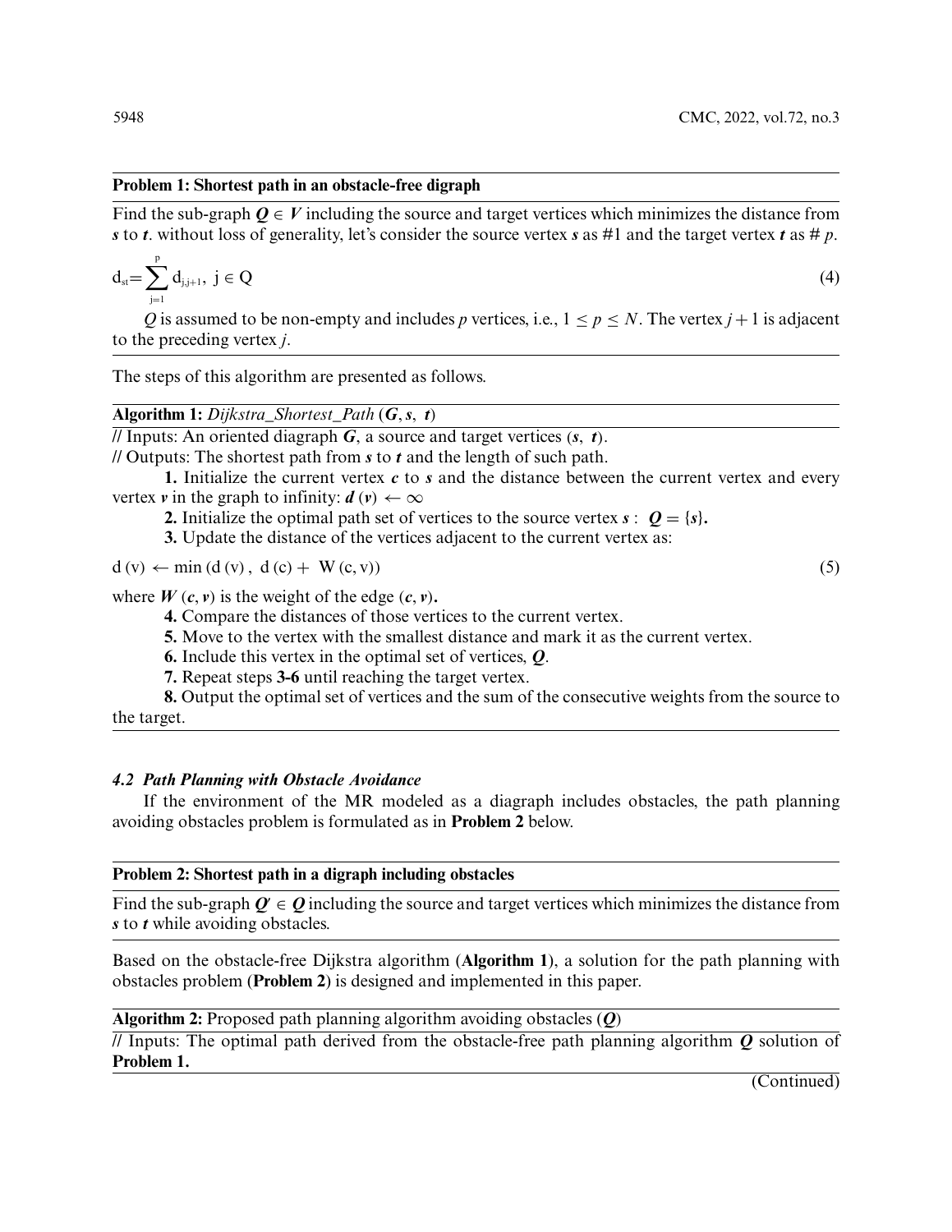| <b>Algorithm 2: Continued</b> |  |
|-------------------------------|--|
|-------------------------------|--|

// Outputs: The shortest path  $Q \in Q$  from the source *s* to the target vertex *t* avoiding obstacles.

**1.** Follow the obstacle-free path derived from Dijkstra algorithm (**Algorithm 1**) starting at the source vertex.

**2.** Stop at each vertex and test whether the following vertex includes an obstacle.

**3.** If an obstacle is found, the vertex including the obstacle is algorithmically excluded from the path by assigning infinity to its distance (An extremely high value is assigned in practice).

**4.** Run **Algorithm 1** using the new graph from which the vertex including the obstacle is excluded.

**5.** Repeat the process until reaching the target vertex.

#### *4.3 Results*

In this sub-section, the proposed algorithm for path planning and obstacle avoidance is tested on a case study to verify its performance. The derived solution is recorded in a look-up table and then transferred into a control motion law applied practically to the mobile robot designed in Section 3 above. The environment is modeled as a diagraph composed of 9 nodes (vertices) numbered from 1 to 9 and shown in [Fig. 4a.](#page-12-0) The edges as well as the diagraph weights are provided in [Tab. 4.](#page-10-0)

<span id="page-10-0"></span>Node i 1 1 2 2 2 3 3 4 4 5 5 6 9 7 5 9 9 9 3 Nodej 2 3 3 4 6 5 9 5 6 6 7 7 7 8 8 7 5 3 6 W(i,j) (10 cm) 5 19 13 8 28 5 8 35 27 12 9 10 7 18 23 22 11 8 15

**Table 4:** The diagraph nodes, edges and weights

Dijkstra shortest path algorithm (**Algorithm 1**) was run on the diagraph of [Fig. 3a.](#page-11-0) The starting vertex was chosen as #1 and the target vertex is #8. The obtained optimal path is found to be  $Q' =$ {1, 2, 3, 5, 8} [\(Fig. 3b\)](#page-11-0) and the optimal length is found to be 460 cm. Two obstacles were arbitrarily placed in nodes 2 and 5. As per the designed algorithm, the MR should stop at every node it reaches in order to test the existence of eventual obstacles at its adjacent node. From the beginning, since an obstacle exists in node 2, the MR should update its path by applying **algorithm 1** to the diagraph after excluding node 2. Node 2 is here excluded by assigning a high value (5000 in our case) to all edges connecting it to all its adjacent nodes. The optimal path is then updated to become  $Q' = \{1,$ 3, 5, 8} [\(Fig. 3c\)](#page-11-0) having 470 cm as length. The MR should move now to node 3. While stopping at node 3, the MR tests if there is any obstacle in the next optimal path node. Since node 5 includes an obstacle, the optimal path is updated by excluding node 5 using the same way as in node 2. **Algorithm 1** is run on the new diagraph. The final optimal path is  $Q' = \{1, 3, 9, 7, 8\}$  [\(Fig. 3d\)](#page-11-0) having 520 cm as an optimal length. Since the improved Dijkstra algorithm developed in this paper is big-O(n<sup>2</sup>), its convergence time is proportional to the square of the number of nodes in the diagraph modeling the environment. In practice, the MR is expected to operate indoor where the number of nodes is relatively small and consequently the convergence time will be relatively small. The convergence time depends also on the microcontroller on which the algorithm is implemented. In our case, the used Arduino board has acceptable computational efficiency and memory capacity which achieved in this case study good performance.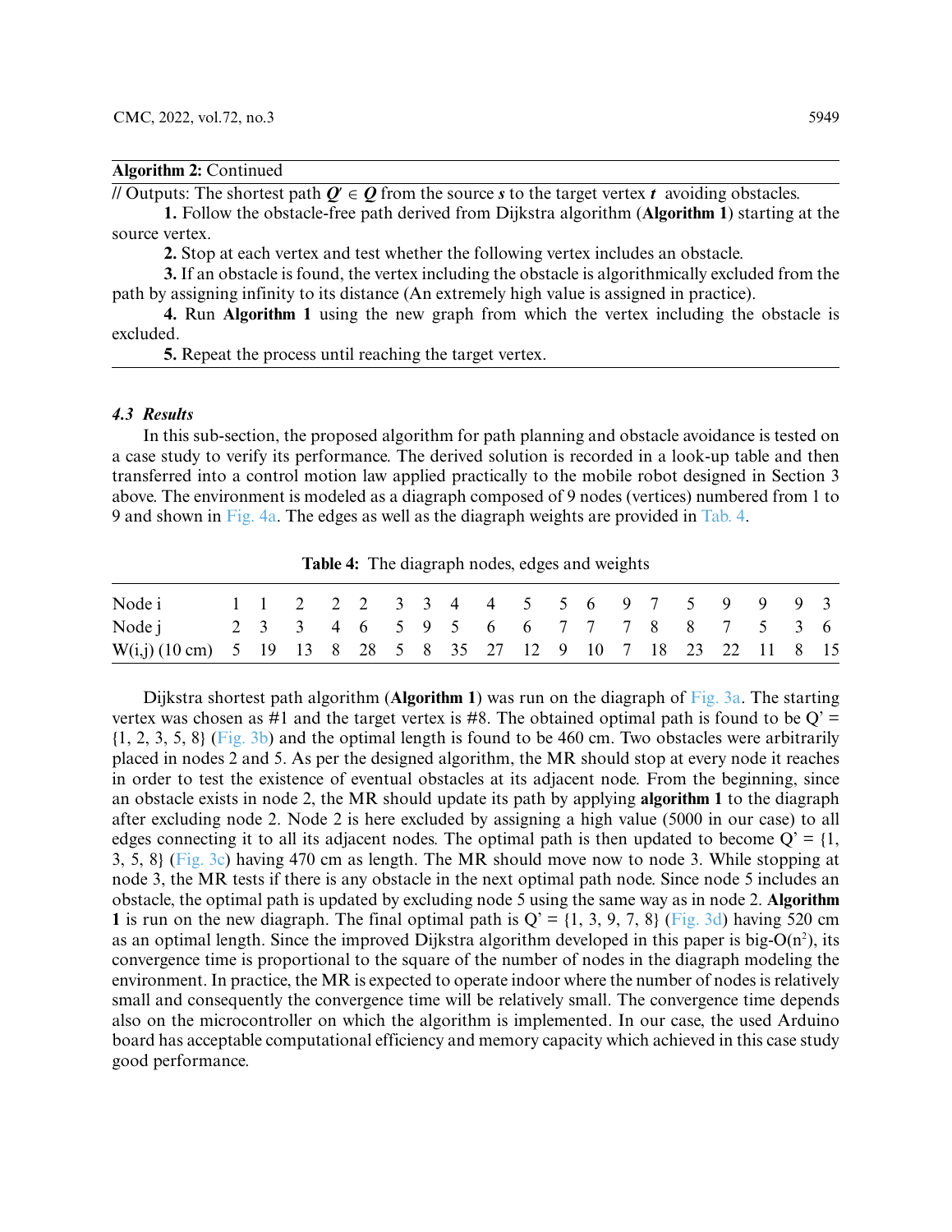

<span id="page-11-0"></span>**Figure 3:** Illustration of the diagraphs of the path planning and obstacle avoidance implementation

## *4.4 Experimental Setup and Implementation*

In order to practically implement the optimal path avoiding obstacles, an experimental setup around the DIY MR designed and assembled in the previous sections [\(Fig. 4\)](#page-12-0) will be used.

In order to make the MR follow the optimal path marked using a black line, two KY-033 linefollower sensors have been used [\[27\]](#page-15-0). The line following logic is provided in [Tab. 5.](#page-12-1) Theoretically, the MR can track the trajectory at any velocity less than its maximum velocity. However, during the experimentations, we were limited to the half of the maximum velocity for educational purpose in order to prevent losing trajectory tracking characteristic.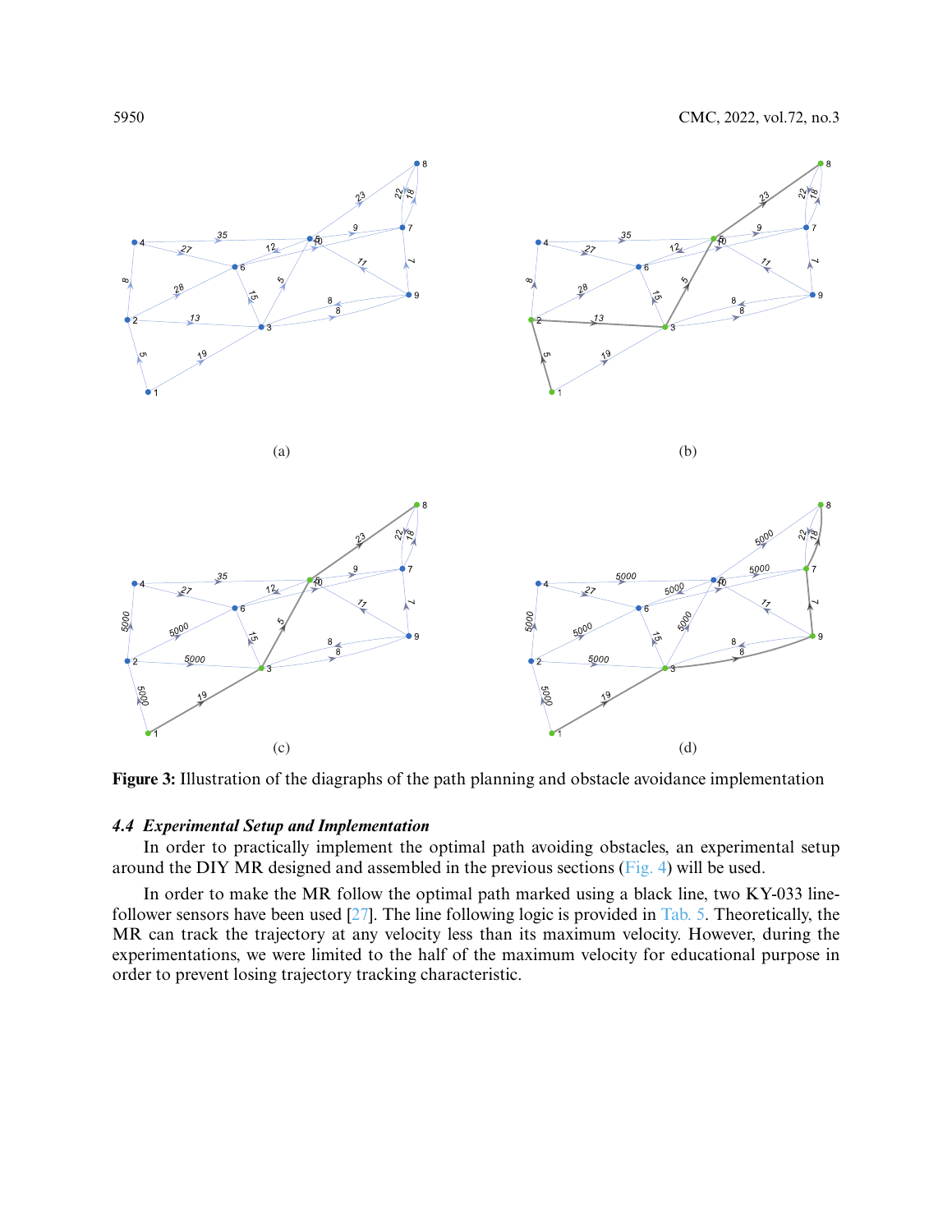



**Figure 4:** Experimental setup views: **(**a**)** Front **(**b**)** Left side **(**c**)** Top **(**d**)** Bottom

|  | Table 5: Line following logic |  |  |  |  |
|--|-------------------------------|--|--|--|--|
|--|-------------------------------|--|--|--|--|

<span id="page-12-1"></span><span id="page-12-0"></span>

| Left sensor | Right sensor | Movement |
|-------------|--------------|----------|
| <b>HIGH</b> | HIGH         | Stop     |
| LOW         | <b>HIGH</b>  | Right    |
| <b>HIGH</b> | LOW          | Left     |
| LOW         | LOW          | Forward  |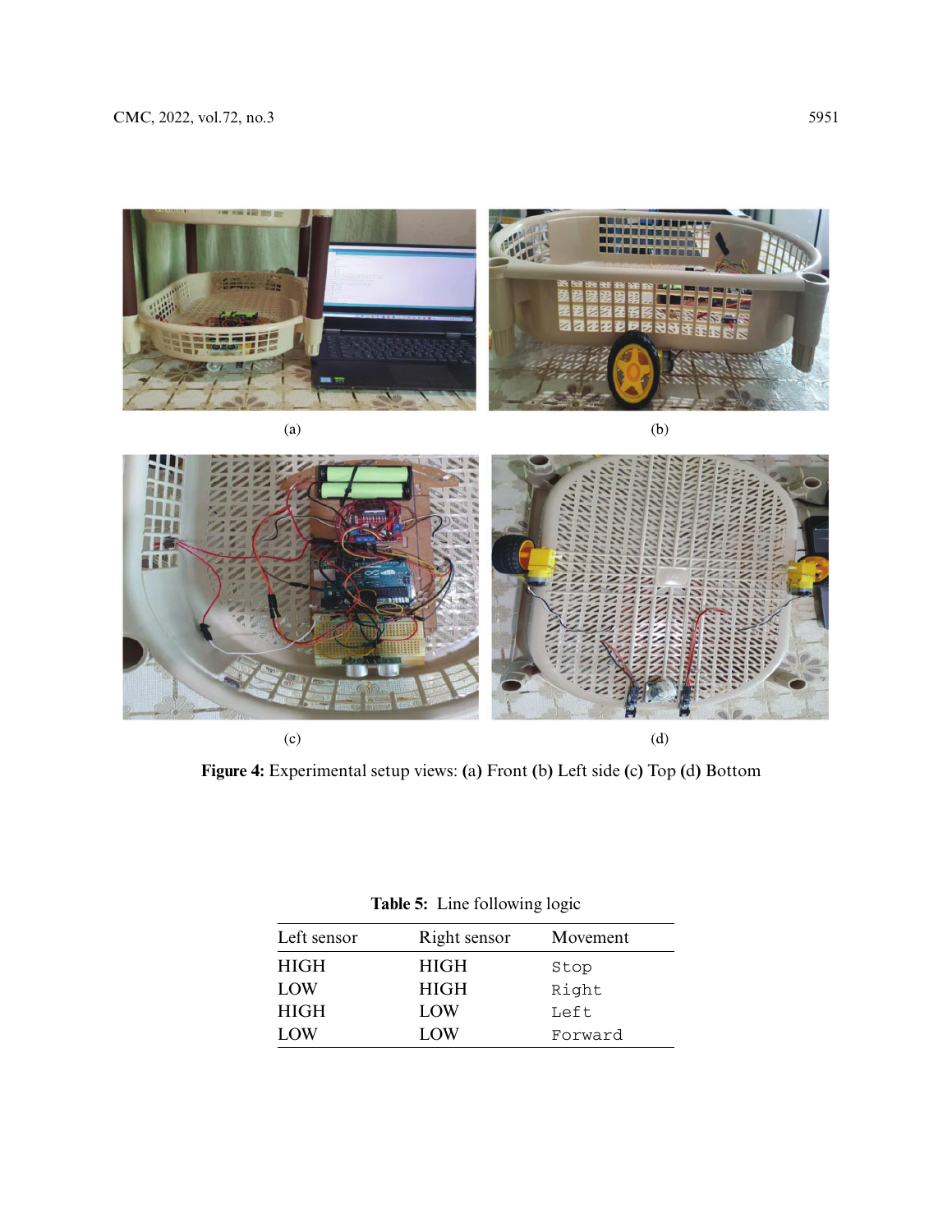Based on [Tab. 5,](#page-12-1) the optimal path is transferred into motion control movement as depicted in the movement sequence illustrated in [Fig. 5.](#page-13-0)

**Algorithm 3:** *Control motion* (*Q***-** *)*

// Inputs: The optimal path avoiding obstacles  $Q$  solution of  $\mathbf{Problem 2.}$ // Outputs: MR movement sequence.

- **1.** Stop at starting node **1** for 1 s.
- **2.** Move Forward from node **1** to node **3**.
- **3.** Stop at node **3** for 1 s.
- **4.** Turn Right and move Forward from node **3** to node **9**.
- **5.** Stop at node **9** for 1 s.
- **6.** Turn Left and move Forward from node **9** to node **7**.
- **7.** Stop at node **7** for 1 s.
- **8.** Turn Right and move Forward from node **7** to node **8**.
- **9.** Stop at the target node **8**.



**Figure 5:** Illustration of the path planning avoiding obstacles

## <span id="page-13-0"></span>**5 Conclusion**

In this paper, a low-cost robotics platform for education and research purposes has been designed and implemented in the first part. The educational aim of this platform is to implement Science-Technology-Engineering-Art-Mathematics (STEAM) framework using an affordable system. The progressive steps of implementation included the mechanical 3D design, the hardware specification and the programming. In the second part of the paper, an optimal path planning avoiding obstacles algorithm has been developed based on an improved Dijkstra algorithm usually operating in environments without obstacles. The main contributions of this paper are the systematic procedure used in sizing and implementation of the mobile robot and the modification reported to the diagraph using a technique excluding the nodes including obstacles. The designed robot can support two to three trays which makes it useful for indoor logistics operations as well as in nonholonomic MR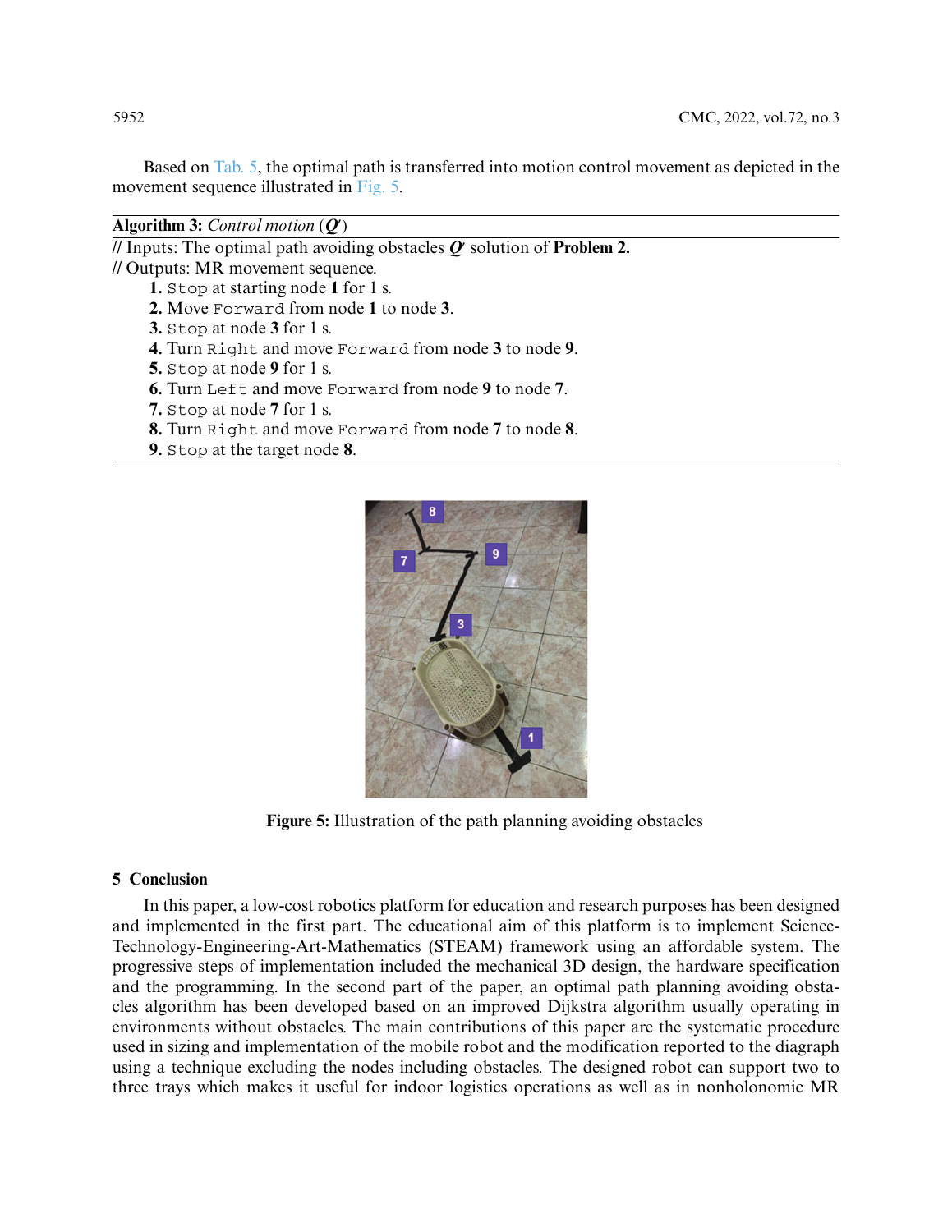identification and control. In addition, the MR is extendable to other applications in computer vision and artificial intelligence. Implementing other path planning algorithms and comparing them to the improved Dijkstra algorithm are expected as perspectives of the current study.

**Funding Statement:** This research has been funded by Scientific Research Deanship at University of Ha'il – Saudi Arabia through Project Number BA-2107.

**Conflicts of Interest:** The authors declare that they have no conflicts of interest to report regarding the present study.

#### **References**

- <span id="page-14-0"></span>[1] F. Arvin, J. Espinosa, B. Bird, A. West, S. Watson *et al.,* "Mona: An affordable open-source mobile robot for education and research," *Journal of Intelligent & Robotic Systems*, vol. 94, pp. 761–775, 2019.
- <span id="page-14-1"></span>[2] A. Araujo, D. Portugal, M. S. Couceiro and R. P. Rocha, "Integrating arduino-based educational mobile robots in ROS," *Journal of Intelligent & Robotic Systems*, vol. 77, pp. 281–298, 2015.
- <span id="page-14-2"></span>[3] N. K. Cakir and G. Guven, "Arduino-assisted robotic and coding applications in science teaching: Pulsimeter activity in compliance with the 5E learning model," *Science Activities*, vol. 56, no. 2, pp. 42– 51, 2019.
- <span id="page-14-3"></span>[4] L. A. P. Fuentes-dur, "Low-cost printable robots in education," *Journal of Intelligent & Robotic Systems*, vol. 81, pp. 5–24, 2016.
- <span id="page-14-4"></span>[5] H. Hu, "An educational arduino robot for visual deep learning experiments," *International Journal of Intelligent Robotics and Applications*, vol. 4, pp. 73–81, 2020.
- <span id="page-14-5"></span>[6] R. Limosani, A. Manzi, A. Faggiani, M. Bianchi, M. Pagliai *et al.,* "Low-cost solution in international robotic challenge: Lessons learned by tuscany robotics team at ERL emergency robots 2017," *Journal of Field Robotics*, vol. 36, no. 3, pp. 587–601, 2019.
- <span id="page-14-6"></span>[7] M. L. Francisco and F. Cuesta, "Andruino-a1: Low-cost educational mobile robot based on android and arduino," *Journal of Intelligent & Robotic Systems*, vol. 81, pp. 63–76, 2016.
- <span id="page-14-7"></span>[8] J. M. Garc, C. Balaguer and M. A. Salichs, "Developing educational printable robots to motivate university students using open source technologies," *Journal of Intelligent & Robotic Systems*, vol. 81, pp. 25–39, 2016.
- <span id="page-14-8"></span>[9] E. Sancristobal, G. Carro, M. Castro and M. Blazquez, "European robotics week to introduce robotics and promote engineering," *Computer Applications in Engineering Education*, vol. 26, no. 5, pp. 1068–1080, 2018.
- <span id="page-14-9"></span>[10] P. Ponce, A. Molina, E. O. L. Caudana, G. B. Reyes and N. M. Parra, "Improving education in developing countries using robotic platforms," *International Journal in Interactive Design and Manufacturing*, vol. 13, no. 4, pp. 1401–1422, 2019.
- <span id="page-14-10"></span>[11] E. S. Pérez, "An ultra-low cost line follower robot as educational tool for teaching programming and circuit's foundations," *Computer Applications in Engineering Education*, vol. 27, pp. 288–302, 2019.
- <span id="page-14-11"></span>[12] A. Eguchi, "Robocupjunior for promoting STEM education, 21st century skills, and technological advancement through robotics competition,"*Robotics and Autonomous Systems*, vol. 75, pp. 692–699, 2016.
- [13] J. Manuel, S. López, M. Luisa, S. García and E. Vazquez, "The effect of programming on primary school students' mathematical and scientific understanding: Educational use of mBot," *Educational Technology Research and Development*, vol. 67, no. 6, pp. 1405–1425, 2019.
- [14] D. Scaradozzi, L. S. L. Cesaretti and M. S. E. Mazzieri, "Implementation and assessment methodologies of teachers' training courses for sTEM activities," *Technology, Knowledge and Learning*, vol. 24, no. 2, pp. 247–268, 2019.
- [15] M. Lei, I. M. Clemente and Y. Hu, "Computers & education student in the shell: The robotic body and student engagement," *Computers & Education*, vol. 130, pp. 59–80, 2019.